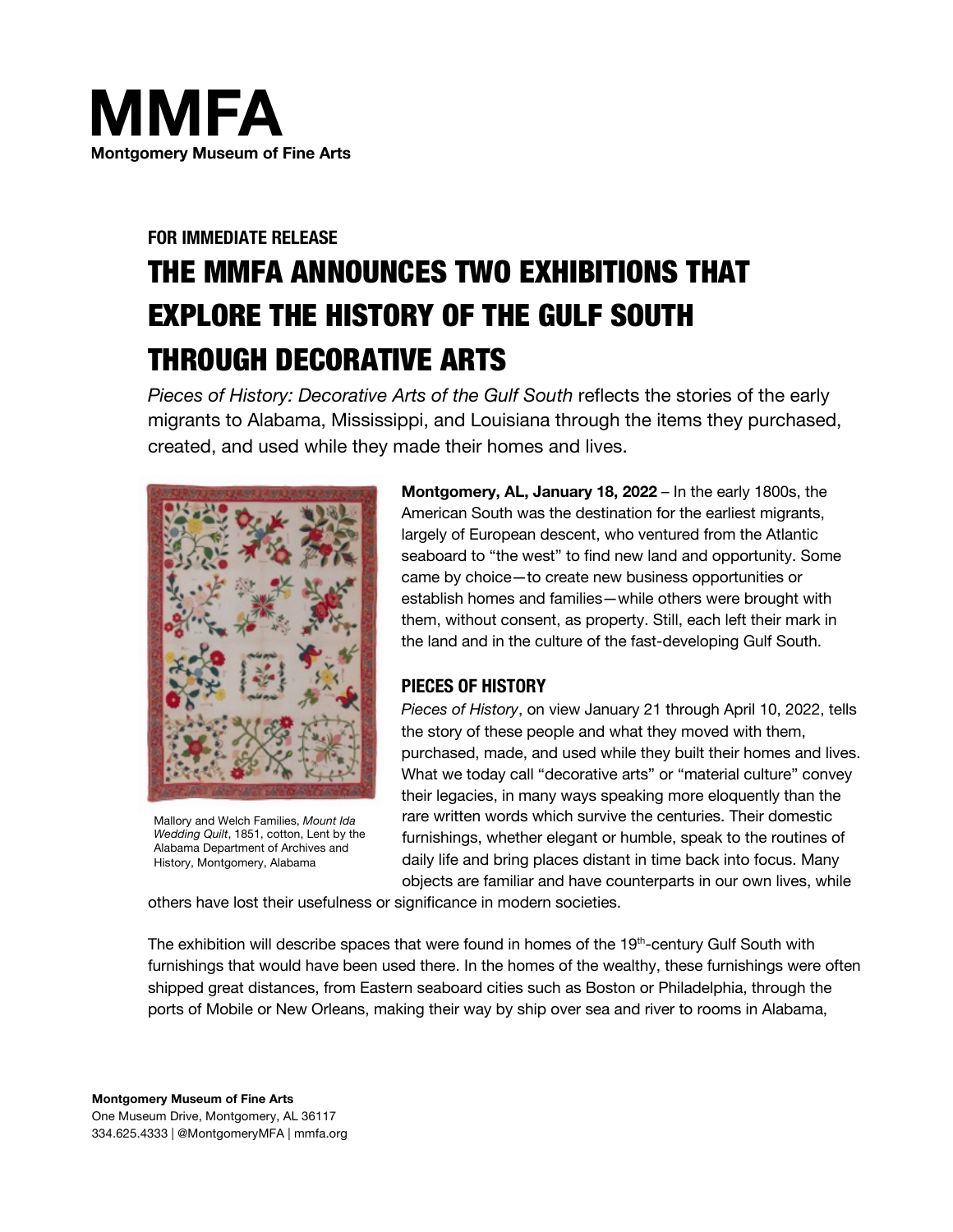Mississippi, or Louisiana. Others were crafted and designed locally to mimic the styles of these imported pieces. A section is also devoted to practical items that would have been used within the household by those who worked to support the day-to-day life of the house.

The exhibition was organized by the staff and fellows of the Decorative Arts of the Gulf South Project housed at The Historic New Orleans Collection, which researches and maintains records of decorative arts found in the early 19<sup>th</sup>-century Gulf South. The Montgomery installation is expanded to include loans of furnishings and materials from Alabama's Black Belt and the central Alabama region from the collections of the Landmarks Foundation of Montgomery, Inc.; the Alabama Department of Archives and History; and local private lenders.



## **WALK HUMBLY**

Installation of Nell Gottlieb's (American, born 1945) work *Bearing Witness* in the Certificate of Achievement Exhibition at the Brad & Leslie Bucher Gallery, Glassell School, The Museum of Fine Arts, Houston, Texas. Photograph by Nash Baker, courtesy the artist.

In 2018, artist Nell Gottlieb inherited her family's ancestral home, the Wallace House near Harpersville, Alabama. While investigating its long history, she learned that her ancestors built their wealth on the backs of enslaved persons, many of whose descendants still live in the area. These descendants, Black and white, came together to shift the narrative of the house and surrounding plantation lands, focusing on racial reconciliation through arts and culture, by forming Klein Arts and Culture which is centered there.

*Walk Humbly* has two parts: works that address the issues surrounding her family's cotton plantation legacy and new works created in response to the decorative objects in the adjacent exhibition, *Pieces of History*. Through her installation, Gottlieb hopes to provoke discussion about how these systems of exploitation persist in other forms to this day.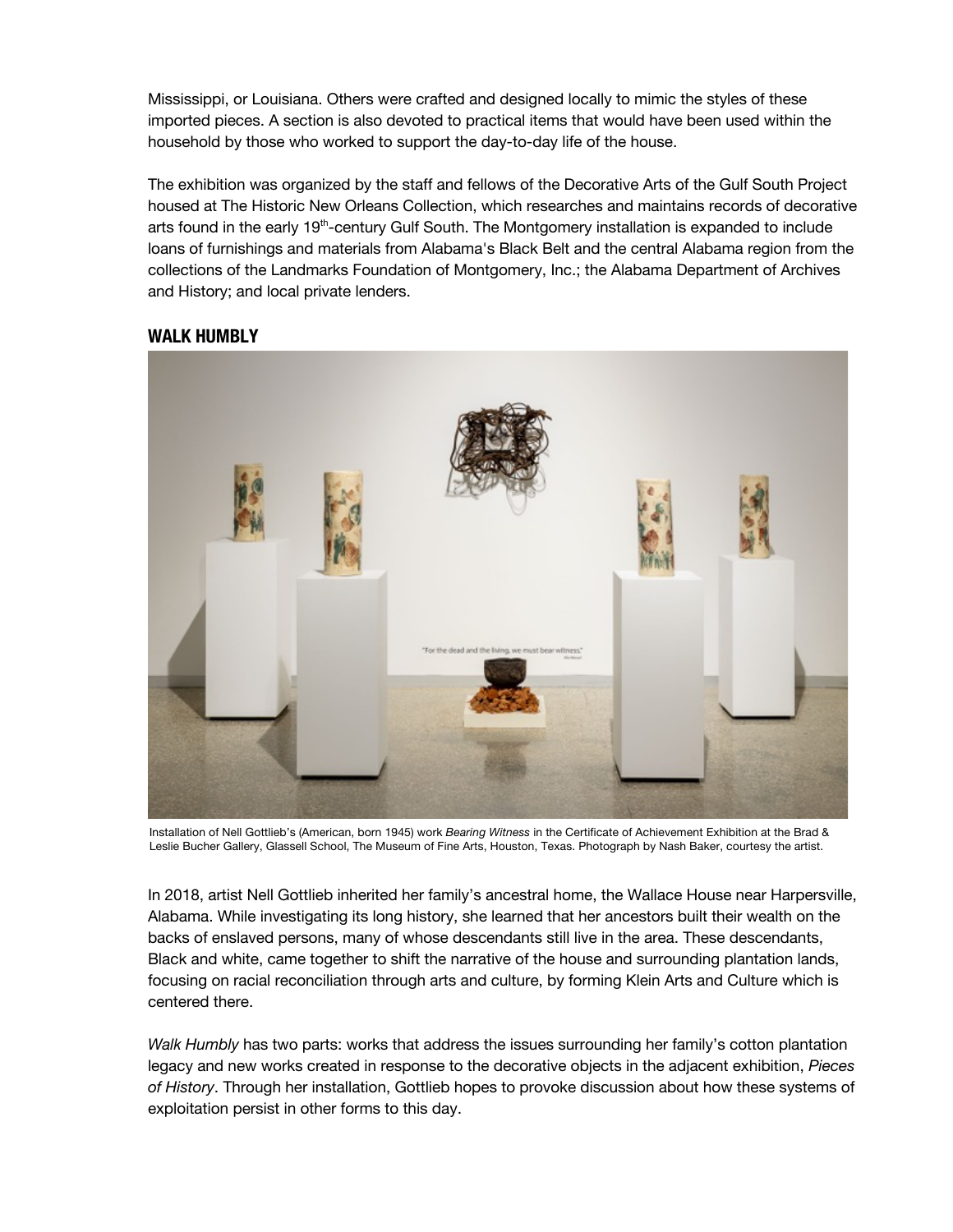MMFA Director Angie Dodson says "Over the past decade, the Historic New Orleans Collections' staff and fellows have done a remarkable job documenting the diverse stories of the structures, contents, and–most importantly–the inhabitants of Gulf South plantations. I also applaud our staff for deepening the resonance of these narratives for our Central Alabama audience through their thoughtful work with colleagues at Montgomery's Landmarks Foundation and the Alabama Department of Archives and History, local collectors, and the artist Nell Gottlieb."

MMFA Board President Cathy Martin adds "*Pieces of History* and *Walk Humbly* are the next stops on the path of MMFA exhibitions presented with the intention of telling more relevant and representative stories of our shared humanity through art. They will be followed by two other exhibitions later in the year that continue on this narrative course—we very much hope the community begin the year with a visit to Pieces of History and Walk Humbly and return later in the Spring for *Lava Thomas: Homecoming*, and then again in the late summer for *A Site of Struggle: American Art against Anti-Black Violence*."

Support for *Pieces of History* and *Walk Humbly* was provided by lead sponsor Alabama Power Foundation. Additional support was provided by sponsors Mr. Will Hill Tankersley and Dr. Kristin Tankersley and co-sponsors AmeriFirst Bank; Balch & Bingham, LLP; and Valley Bank.

## **RELATED PROGRAMS**

#### **Art+Letters**

#### Saturday, February 5; 10 AM

The colonial history of art in museums and monuments is a thorny issue that we are only just beginning to address. Alice Proctor, creator of Uncomfortable Art Tours, will join MMFA Director Angie Dodson in a conversation about this issue and Proctor's book, *The Whole Picture: The Colonial Story of the Art in Our Museums...and Why We Need to Talk About It*.

#### **Art After Five: Telling Your Story**

Tuesday, March 8; 5:30–7:30 PM

Tell your story over drinks with a small work of art or another object that speaks to your history during a discussion moderated by Margaret Lynne Ausfeld (MMFA).

### **Second Tuesdays: Artmaking**

Tuesday, March 8; 6 PM

Using paper and other mixed-media materials, design and build a room from your own imagination on a miniature scale.

### **RELATED EXHIBITION**

#### **Home**

January 15 through February 27, 2022 ArtWorks Gallery, Montgomery Museum of Fine Arts Taking inspiration from *Pieces of History*, River Region students explore the idea of home—from the physical to the abstract.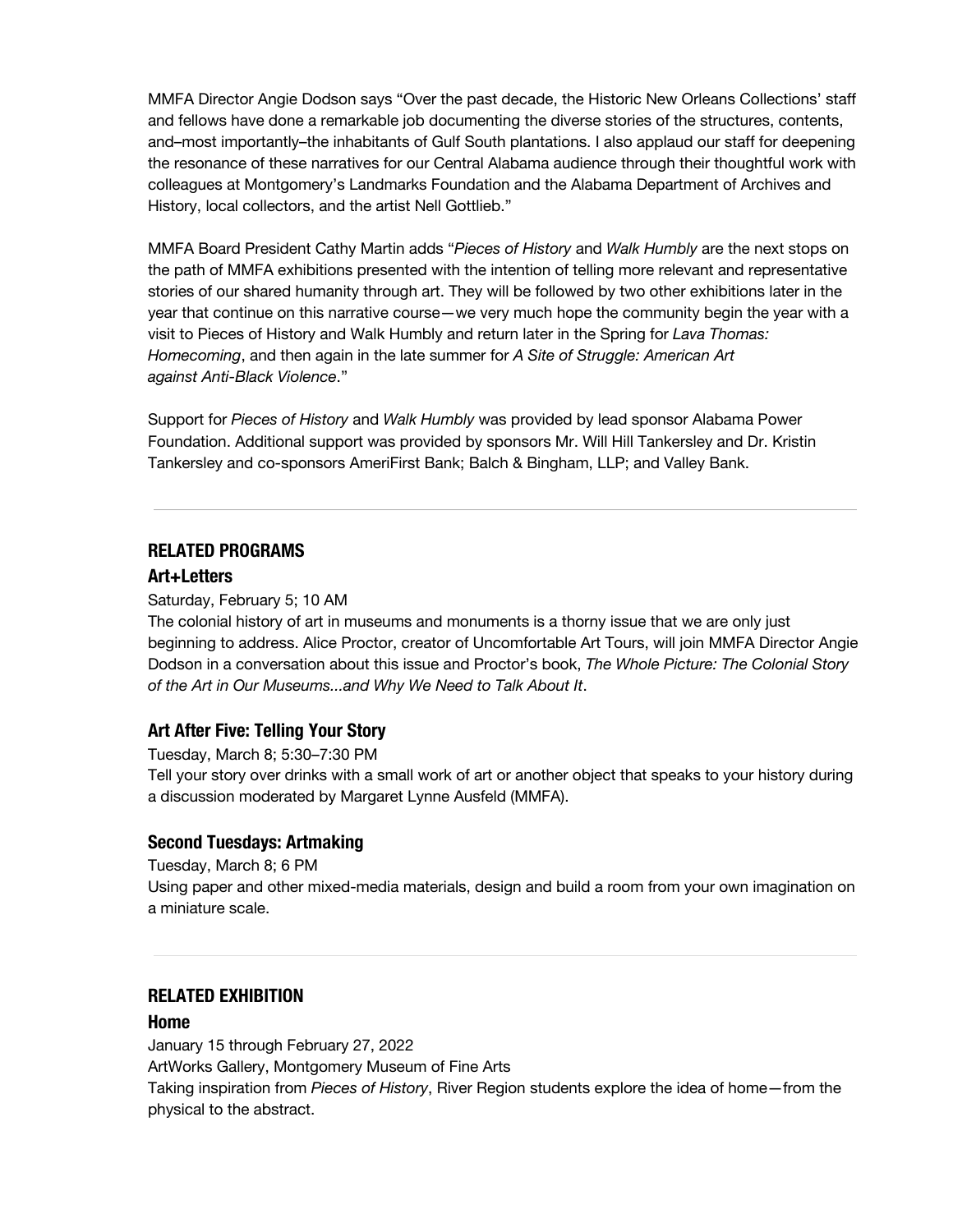## **FOR YOUR SAFETY | COVID-19**

We remain committed to serving our members and visitors in a safe and responsible manner, especially during the COVID-19 pandemic.

To this end: all Museum visitors over the age of five **must wear a mask or face covering** while inside during their visit. **Social distancing is encouraged** and indicated by signage throughout the Garden and the Galleries. Following CDC and ADPH guidelines, we have increased the frequency that we **clean and disinfect high-touch areas**. Additionally, hand sanitizer is readily available for visitors. Please stay at home if you are feeling ill or have been exposed to COVID-19 in the fourteen (14) days prior to your visit.

## **MMFA BACKGROUND**

The Montgomery Museum of Fine Arts was founded in 1930 by a group of local artists as a place for both exhibiting art and space for art education. The original intentions of our founders—to exhibit and teach—continue to inspire and inform every action and activity here at the Museum which, since 1988, has shared the 277-acre Blount Cultural Park with our partners across the lake at the celebrated Alabama Shakespeare Festival.

Today's MMFA visitors stroll through art-studded grounds and permanent collection galleries. They see compelling changing exhibitions and learn about art by playing in our interactive gallery, ArtWorks, making art in its bustling studios, or by participating in other engaging events and programs. And, as of late September 2018, MMFA visitors can now relax and recharge in the serenity of our stunning new three-acre sculpture garden.

While the Museum's collection is still home to the art of many of the regional artists who first established it, over time it has become known for its strength in American art and Old Master Prints. Recent, important acquisitions of art made by African American and Asian artists and works inspired by images and themes related to the experiences of these groups represent the breadth and depth of the lives and concerns of those who now call Montgomery and the River Region home. Through the exhibition of this work as well as the programs and events that help connect our communities with it, the MMFA is recognized as a leading arts and cultural resource here in the state and Southeastern region.

The MMFA is a department of the City of Montgomery and is supported by funds from the City of Montgomery, with additional funds from the Montgomery County Commission and the Montgomery Museum of Fine Arts Association. Programs are made possible, in part, by grants from the Alabama State Council on the Arts.

## **GENERAL INFORMATION**

**WHAT:** *Pieces of History: Decorative Arts of the Gulf South Walk Humbly*

**WHEN:** January 21 through April 10, 2022